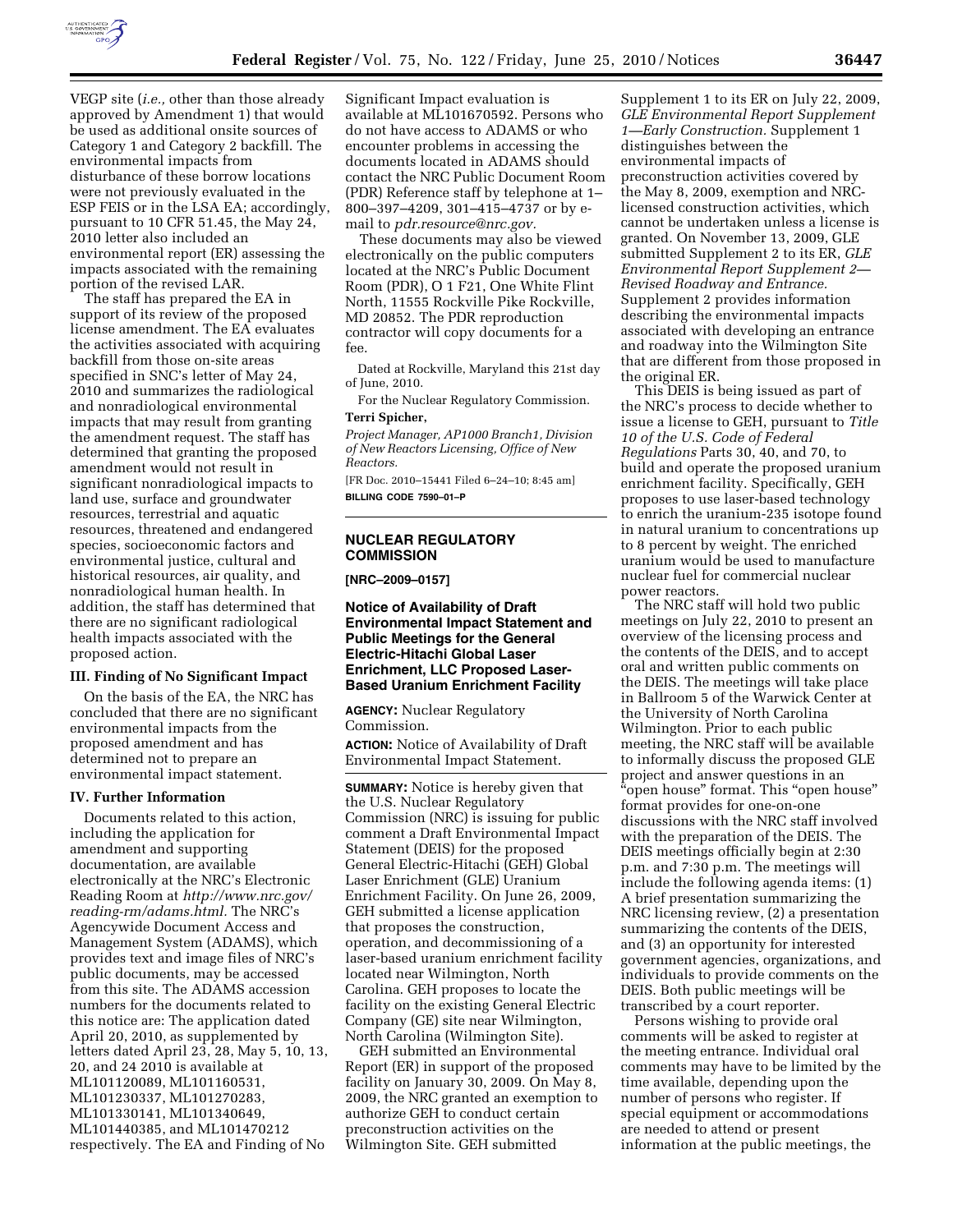need should be brought to the attention of Ms. Jennifer Davis no later than July 8, 2010, to provide NRC staff with adequate notice to determine whether the request can be accommodated. Please note that comments do not have to be provided at the public meetings and may be submitted at any time during the comment period, as described in the **DATES** section of this notice. Any interested party may submit comments on the DEIS for consideration by NRC staff. Comments may be submitted by any of the methods described in the **ADDRESSES** section of this notice.

**DATES:** The public comment period on the DEIS begins on the date of publication of the U. S. Environmental Protection Agency's **Federal Register**  Notice of Filing and ends on August 9, 2010. To ensure consideration, comments on the DEIS and the proposed action must be received or postmarked by August 9, 2010. The NRC staff will consider comments received or postmarked after that date to the extent practical.

The NRC will conduct two public meetings in Wilmington, North Carolina. The meeting date, times, and location are listed below:

*Meeting Date:* July 22, 2010. *Meeting Location:* Warwick Center, Ballroom 5, 601 S. College Rd., University of North Carolina

Wilmington, North Carolina, 28403. *Informal Open House Sessions:* 1:30–

2:30 p.m. and 6:30–7:30 p.m. *DEIS Comment Meetings:* 2:30–5 p.m. and 7:30–10 p.m.

**ADDRESSES:** You may submit comments by any one of the following methods. Please include Docket ID NRC–2009– 0157 in the subject line of your comments.

*Electronic mail:* Comments may be mailed to *GLE.EIS@nrc.gov.* 

*Federal Rulemaking Web site:*  Comments can be submitted electronically at *http:// www.regulations.gov.* Search for documents filed under Docket ID NRC– 2009–0157. Address questions about NRC dockets to Carol Gallagher 301– 492–3668; e-mail

*Carol.Gallagher@nrc.gov.* 

*Mail:* Comments may be submitted by sending mail to Cindy Bladey, Chief, Rules, Announcements, and Directives Branch (RADB), Division of Administrative Services, Office of Administration, Mail Stop: TWB–05– B01M, U.S. Nuclear Regulatory Commission, Washington, DC 20555– 0001, or by fax to RADB at (301) 492– 3446.

Comments submitted in writing or in electronic form will be posted on the

NRC Web site and on the Federal Rulemaking Web site *http:// www.regulations.gov.* Because comments will not be edited to remove any identifying or contact information, the NRC cautions you against including any information in your submission that you do not want to be publicly disclosed. The NRC requests that any party soliciting or aggregating comments received from other persons for submission to the NRC inform those persons that the NRC will not edit their comments to remove any identifying or contact information, and therefore, they should not include any information in their comments that they do not want publicly disclosed.

*Document Availability:* Publicly available documents related to this notice can be accessed using any the methods described in this section. One appendix of the DEIS contains Sensitive Unclassified Non-Safeguards Information (SUNSI) and has been withheld from public inspection in accordance with 10 CFR 2.390, Availability of Public Records. This appendix contains proprietary business information as well as security-related information. The NRC staff has considered the information in this appendix in forming the conclusions presented in the publicly-available version of the document. Procedures for obtaining access to SUNSI were published in the NRC's Notice of Hearing and Commission Order (75 FR 1819).

*NRC's Public Document Room (PDR):*  Publicly-available portions of GEH's application, safety analysis report, environmental report, supplements to its environmental report, and NRC's DEIS are available to the public at the Commission's Public Document Room (PDR), located at One White Flint North, 11555 Rockville Pike (first floor), Rockville, Maryland, 20852. Members of the public can contact the NRC's PDR reference staff by calling 1–800–397– 4209, by faxing a request to 301–415– 3548, or by e-mail to *pdr.resource@nrc.gov.* Hard copies of

the documents are available from the PDR for a fee.

*GLE Web site:* Documents related to this notice also are available on the NRC's GE Laser Enrichment Facility Licensing Web site at *http:// www.nrc.gov/materials/fuel-cycle-fac/ laser.html#2a*.

*NRC's Agencywide Documents Access and Management System (ADAMS):*  Members of the public can access the NRC's Agencywide Documents Access and Management System (ADAMS) at *http://www.nrc.gov/reading-rm/ adams.html.* From this Web site, enter

the accession numbers included here for GEH's license application (ML091871003), the exemption authorizing certain preconstruction activities (ML083510647), GEH's Environmental Report (ML090910573), Supplement 1 to the Environmental Report (ML092100577), Supplement 2 to the Environmental Report (ML093240135), and NRC's DEIS (ML101680345).

*Federal Rulemaking Web site:* Public comments and supporting materials related to this notice can be found at *http://www.regulations.gov* by searching on Docket ID: NRC–2009–0157.

The DEIS for the proposed GLE Facility may be accessed on the internet at *http://www.nrc.gov/reading-rm/doccollections/nuregs/staff/sr1938.* Copies of the DEIS also will be available at the New Hanover County Library, 201 Chestnut Street, Wilmington, North Carolina, 28401.

**FOR FURTHER INFORMATION CONTACT:** For general or technical information associated with the licensing review of the GLE application, please contact Tim Johnson at (301) 492–3121 or *Timothy.Johnson@nrc.gov.* For information about the DEIS or environmental review process, please contact Jennifer A. Davis at (301) 415– 3835 or *Jennifer.Davis@nrc.gov.* 

**SUPPLEMENTARY INFORMATION:** This DEIS was prepared in response to an application submitted by GEH dated June 26, 2009. The application proposes the construction, operation, and decommissioning of the proposed GLE Facility, to be located near Wilmington, North Carolina. The DEIS was prepared by the NRC and its contractor, Argonne National Laboratory, in compliance with the National Environmental Policy Act of 1969, as amended, (NEPA) and the NRC's regulations for implementing NEPA (10 CFR Part 51).

The DEIS is being issued as part of the NRC's process to decide whether to issue a license to GEH, pursuant to Title 10 of the U.S. Code of Federal Regulations Parts 30, 40, and 70. The scope of activities conducted under the license would include the construction, operation, and decommissioning of the proposed GLE Facility. Specifically, GLE proposes to use laser-based technology to enrich the uranium-235 isotope found in natural uranium to concentrations up to 8 percent by weight. The enriched uranium would be used to manufacture nuclear fuel for commercial nuclear power reactors. GEH proposes to locate the facility on the existing GE site near Wilmington, North Carolina.